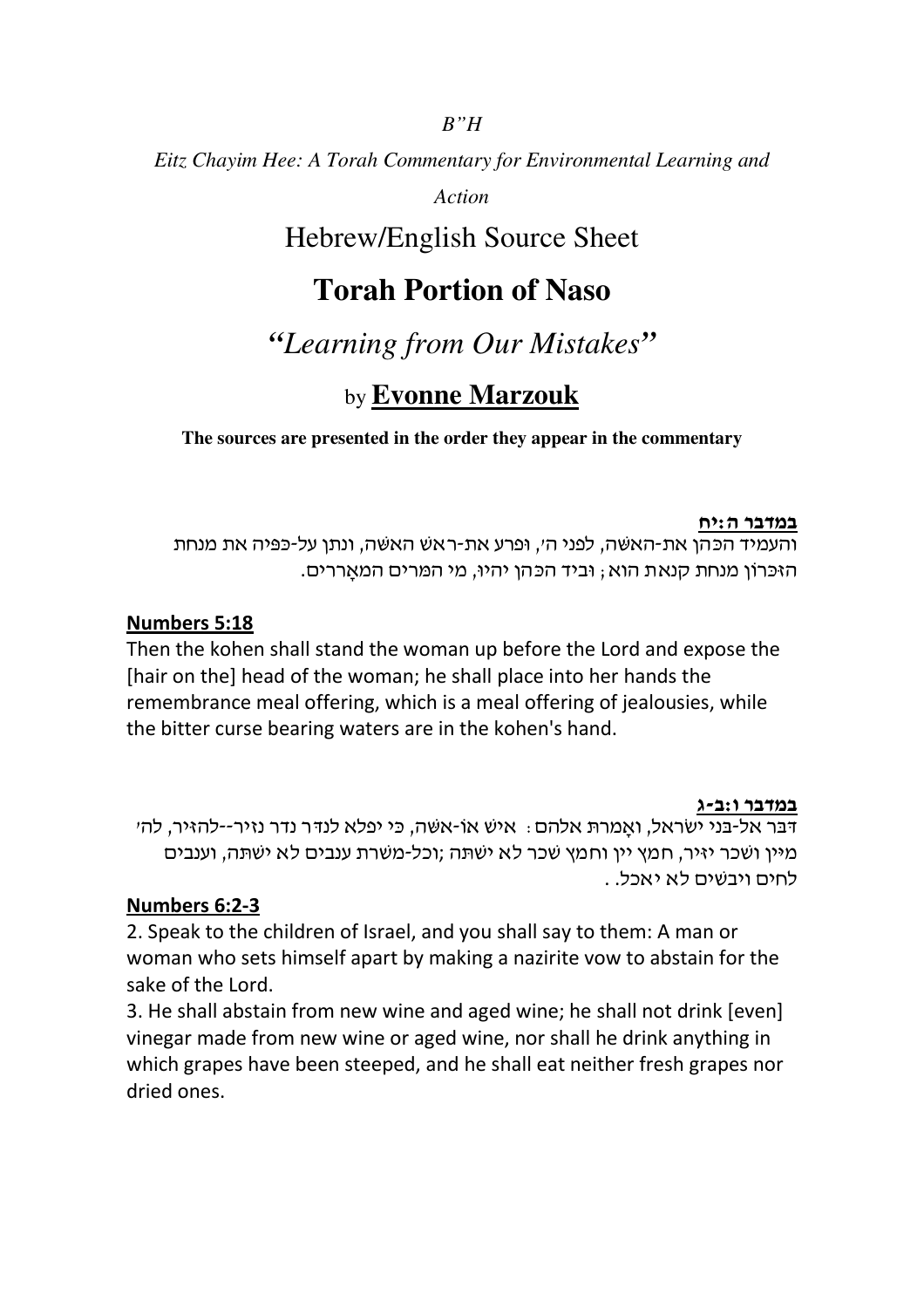#### תלמוד בבלי מסכת סוטה ב:

מכדי תנא מנזיר סליק מאי תנא דקא תנא סוטה כדרבי דתניא רבי אומר למה נסמכה פרשת נזיר לפרשת סוטה לומר לך שכל הרואה סוטה בקלקולה יזיר עצמו מן היין וליתני סוטה והדר ליתני נזיר איידי דתנא כתובות ותנא המדיר תנא נדרים ואיידי דתנא נדרים תנא נזיר דדמי לנדרים וקתני סוטה כדרבי :

### Babylonian Talmud Sotah 2a

Now that the Tanna has finished [Tractate] Nazir, what is his reason for continuing with [Tractate] Sotah?9 — It is according to the view of Rabbi; for it has been taught: Rabbi says, Why does the section of the Nazirite adjoin that of the suspected woman?10 To tell you that whoever witnesses a suspected woman In her disgrace should withhold himself from wine.11 But [the Tanna in the Mishnah] should treat of [Tractate] Sotah first and afterwards that of Nazir!12 — Since he treated of [Tractate] Kethuboth [marriage-settlements] and dealt with the theme, 'He who imposes in vow upon his wife',13 he next treated of [Tractate] Nedarim [Vows]; and since he treated of [Tractate] Nedarim, he proceeded to treat of [Tractate] Nazir which is analogous to Nedarim,14 and then continues with Sotah for the reason given by Rabbi.

#### תלמוד בבלי מסכת נזיר ב:

מכדי תנא בסדר נשים קאי מאי טעמא תני נזיר תנא אקרא קאי (דברים כד) והיה אם לא תמצא חן בעיניו כי מצא בה ערות דבר וה"ק מי גרם לה לעבירה יין וקאמר כל הרואה סוטה בקלקולה יזיר עצמו מן היין

### Babylonian Talmud Nazir 2a

Seeing that the Tanna3 is teaching the order Nashim,4 why does he speak of the nazirite? — The Tanna had in mind the scriptural verse, Then it cometh to pass if she find no favour in his eyes, because he hath found some unseemly thing in her,5 and he reasons thus. What was the cause of the woman's infidelity? Wine. Further, he proceeds, whosoever sees an unfaithful wife in her degradation6 will take a nazirite's vow and abjure wine.